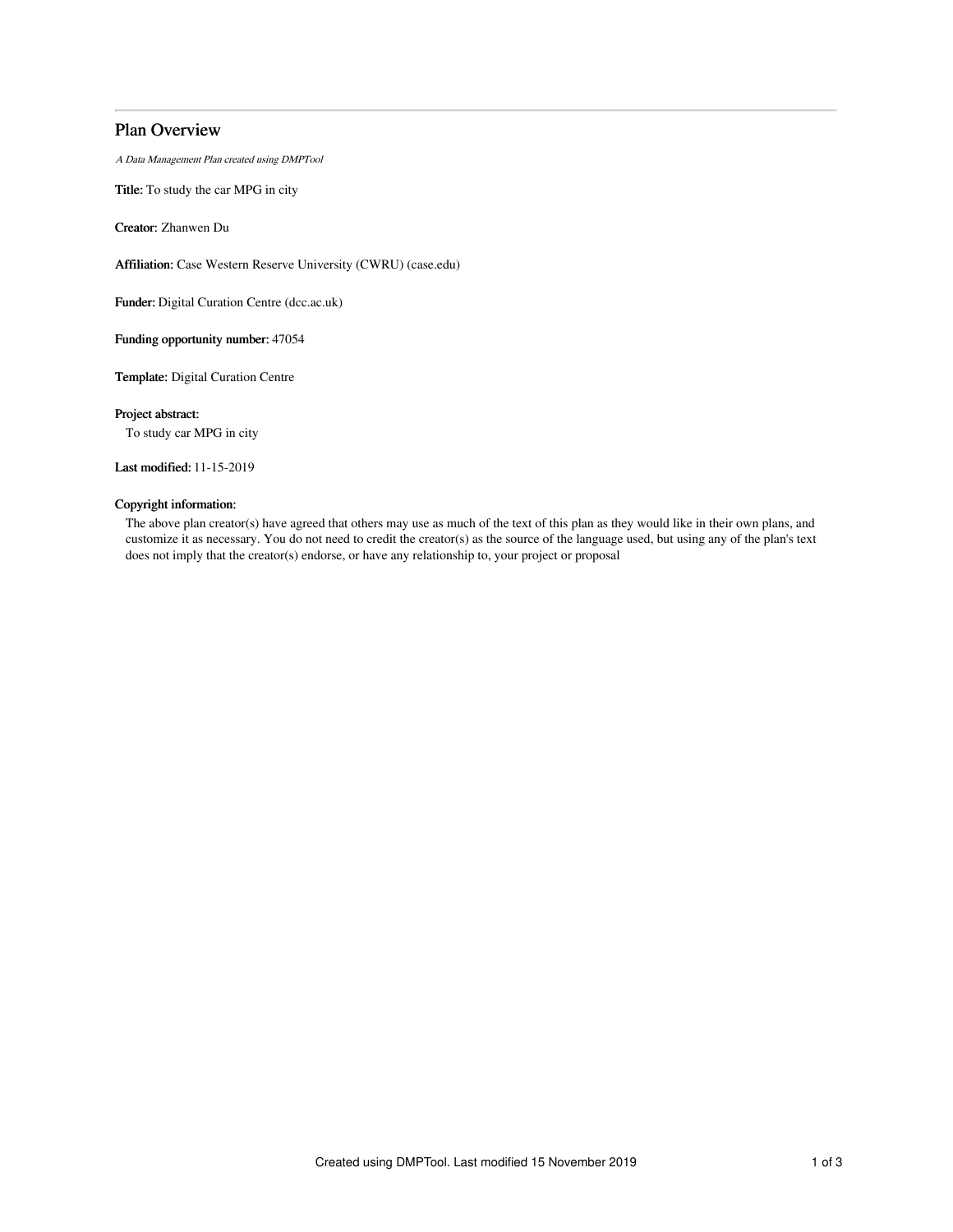# To study the car MPG in city

#### Data Collection

What data will you collect or create? Car MPG data

How will the data be collected or created? From SAS library

#### Documentation and Metadata

What documentation and metadata will accompany the data? no other document and metadata

#### Ethics and Legal Compliance

How will you manage any ethical issues? no

How will you manage copyright and Intellectual Property Rights (IP/IPR) issues? no

## Storage and Backup

How will the data be stored and backed up during the research? yes

How will you manage access and security? no

#### Selection and Preservation

Which data are of long-term value and should be retained, shared, and/or preserved? no

What is the long-term preservation plan for the dataset? no plan

#### Data Sharing

How will you share the data? with SAS software

Are any restrictions on data sharing required? no

Responsibilities and Resources

Who will be responsible for data management? nobody

What resources will you require to deliver your plan?